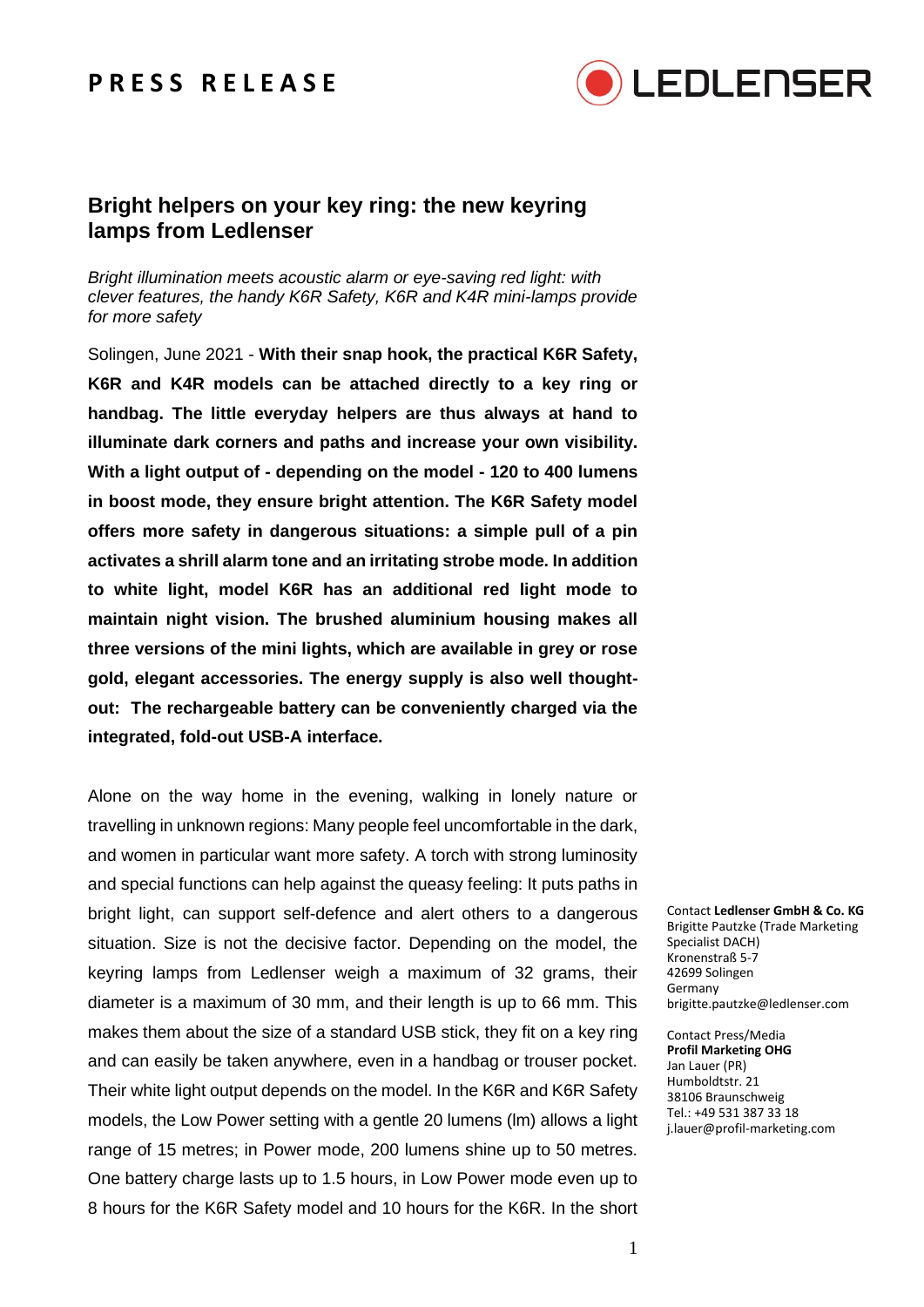# **P R E S S R E L E A S E**



term, the Boost mode of both lamps shines up to 80 metres thanks to highquality optics with 400 lm. The modes are selected simply by pressing the control button. With the K6R Safety model, a short pull on an extra pin is enough in case of danger: a shrill alarm signal sounds immediately. The simultaneous strobe mode can also be used to blind attackers.

Model K6R is equipped with an additional red light function instead of the safety features. Red light is less dazzling than white light. Since the dark adaptation of the eyes is maintained, they do not have to get used to the darkness again after switching off the red light. This not only facilitates map reading and search operations inside a pocket or backpack, but also minimises accidental glare.

The particularly handy K4R model illuminates with 80 lm and a range of 25 metres with white light in Power mode, making it a practical companion on walks in the city and in the countryside. If the battery-saving low power mode is set, the small lamp provides light with 20 lm for 3.5 hours. In shortterm boost mode, the K4R shines with 120 lm. The most compact of the three key ring lamps from Ledlenser weighs only 20 grams including the battery, is 52 mm long and has a diameter of 25 mm.

All key ring lamps are equipped with an environmentally friendly rechargeable battery - batteries or cables are not required. Thanks to the fold-out USB-A interface, they can be supplied with fresh energy directly at a computer, for example while working. After 180 minutes, the little light helpers are charged and ready for use on the way home. Thanks to the electronic key lock, unintentional switching on, e.g. in a trouser pocket, is avoided with all lamps.

#### **Prices and availability**

The K4R keychain light is available for 16.90 euros, K6R and K6R Safety cost 24.90 euros each, including VAT.

The torches from Ledlenser are available in well-stocked specialist shops as well as in the Ledlenser online shop: [https://shop.ledlenser.com/.](https://shop.ledlenser.com/) Further information about Ledlenser is available at: [www.ledlenser.com](http://www.ledlenser.com/)

Contact **Ledlenser GmbH & Co. KG** Brigitte Pautzke (Trade Marketing Specialist DACH) Kronenstraß 5-7 42699 Solingen Germany brigitte.pautzke@ledlenser.com

Contact Press/Media **Profil Marketing OHG** Jan Lauer (PR) Humboldtstr. 21 38106 Braunschweig Tel.: +49 531 387 33 18 j.lauer@profil-marketing.com